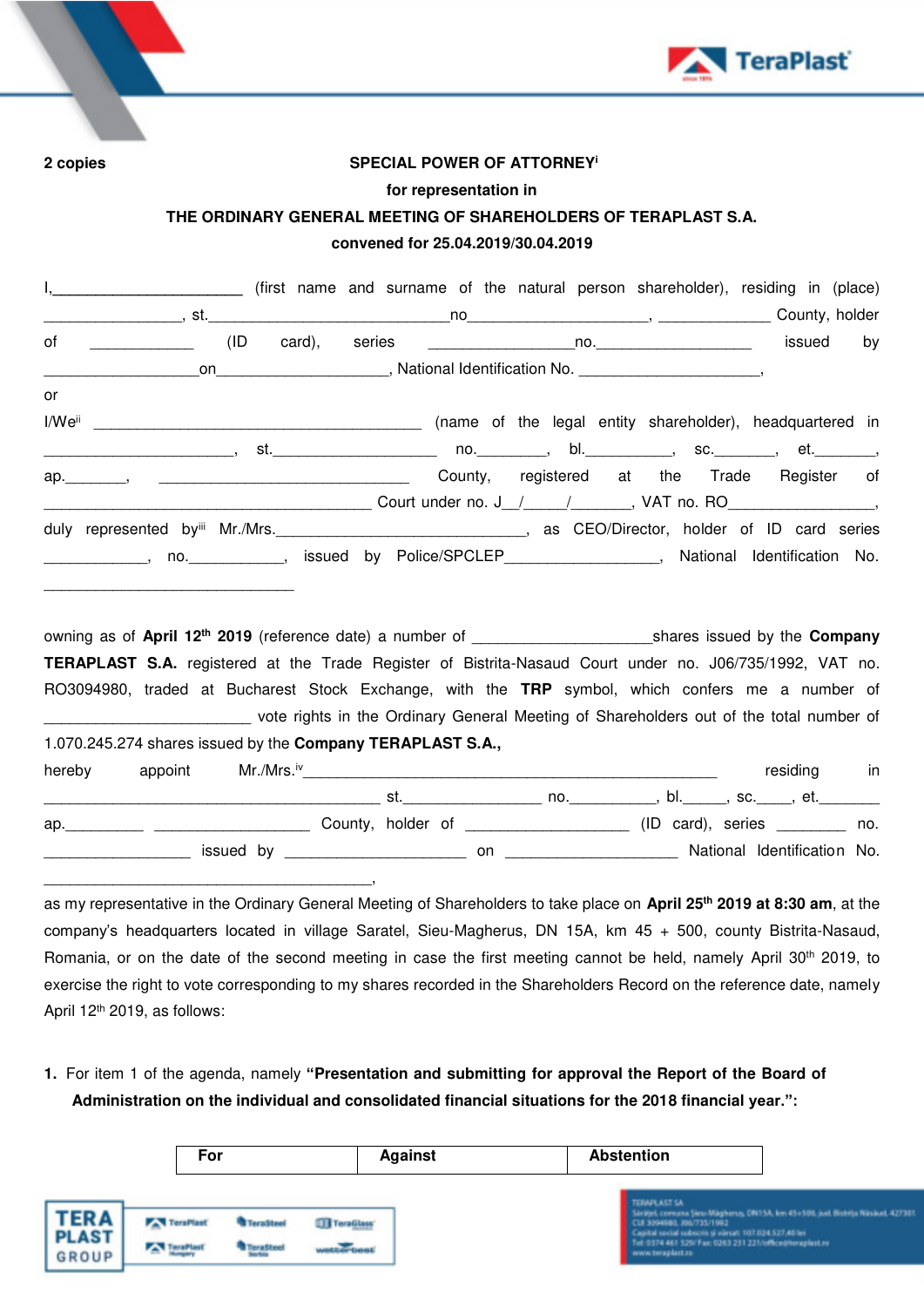



**2.** For item 2 of the agenda, namely: **"Presentation of the Report of the financial auditor ERNST & YOUNG ASSURANCE SERVICES S.R.L on the individual and consolidated financial statement for the 2018 financial year.":**

| For | <b>Against</b> | <b>Abstention</b> |
|-----|----------------|-------------------|
|     |                |                   |

**3.** For item 3 of the agenda, namely: **"Presentation and submitting for approval of the stand-alone financial statements for the 2018 financial year, according to the Report of the Board of Directors and the Report of the Company's financial auditor."**

| For | <b>Against</b> | <b>Abstention</b> |
|-----|----------------|-------------------|
|     |                |                   |

- **4.** For item 4 of the agenda, namely: **"Approval of the proposal of distribution of the net profit for the 2018 financial year, as follows:** 
	- **Net profit realized: 30,034,429 lei;**
	- **Legal reserves: 1,500,532 lei;**
	- **Reserves from net profit: 26,756,123.4 lei; (the amount from which the increase of the share capital will be made in accordance with the EGMS's agenda)**
	- **Retained earnings 1,777,773.60 lei;":**

| For | <b>Against</b> | <b>Abstention</b> |
|-----|----------------|-------------------|
|     |                |                   |

**5.** For item 5 of the agenda, namely: **"Presentation and submitting for approval of the consolidated financial statements for the 2018 financial year, according to the Report of the Board of Directors and the Report of the Company's financial auditor.":** 

| For | <b>Against</b> | <b>Abstention</b> |  |  |
|-----|----------------|-------------------|--|--|
|     |                |                   |  |  |

**6.** For item 6 of the agenda, namely: **"Discharge of the Company's Board of Directors for the 2018 financial year.":**

| For | <b>Against</b> | <b>Abstention</b> |
|-----|----------------|-------------------|
|     |                |                   |

**7.** For item 7 of the agenda, namely: **"Presentation and submitting for approval of the Budget of Revenues and Expenses for the 2019 financial year.":**

| <b>Abstention</b><br>Against<br>-or |
|-------------------------------------|
|-------------------------------------|

| <b>TERA</b><br>PLAST | TeraPlast | faraStee" |  |
|----------------------|-----------|-----------|--|
| <b>GROUP</b>         |           |           |  |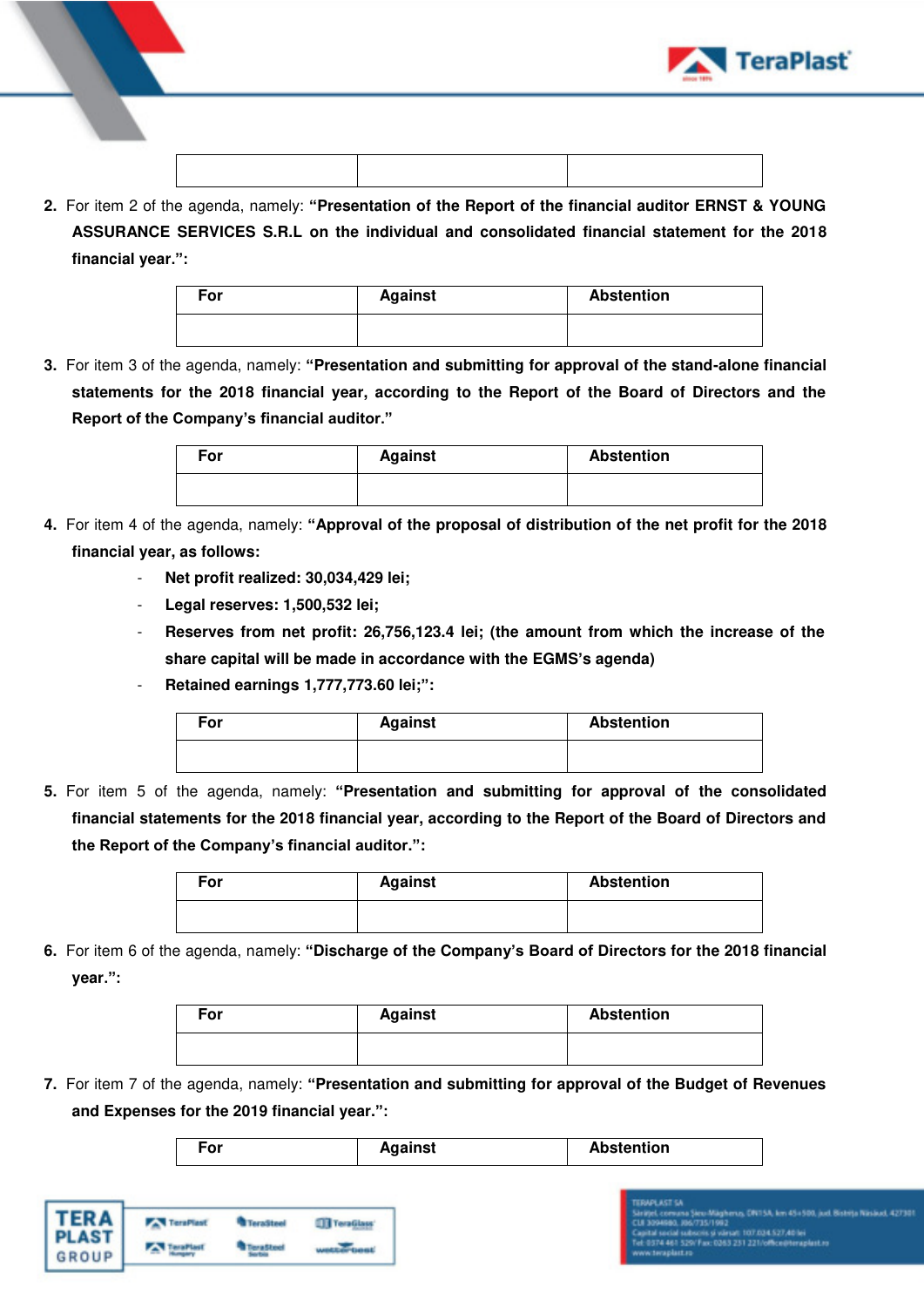

- 
- **8.** For item 8 of the agenda, namely: **"Presentation and submitting for approval of the Investment Program for the 2019 financial year.":**

| For | <b>Against</b> | <b>Abstention</b> |
|-----|----------------|-------------------|
|     |                |                   |

**9.** For item 9 of the agenda, namely: **"Establishing the remuneration level of the members of the Board of Directors for the current year. The remuneration thus established shall remain valid until the next ordinary general meeting approving the amount of the administrators' remuneration.":**

| For | <b>Against</b> | <b>Abstention</b> |
|-----|----------------|-------------------|
|     |                |                   |

**10.**For item 10 of the agenda, namely: **"Empowering the Board of Directors to fulfill the decisions adopted by the Ordinary General Meeting of Shareholders.":**

| For | <b>Against</b> | <b>Abstention</b> |
|-----|----------------|-------------------|
|     |                |                   |

**11.**For item 11 of the agenda, namely: **"To authorise the Chairman of the Board of Directors, Mr. Dorel Goia, to sign, for and on behalf of all the shareholders present at the meeting, the OGMS Decision":**

| For | <b>Against</b> | <b>Abstention</b> |
|-----|----------------|-------------------|
|     |                |                   |

**12.**For item 12 of the agenda, namely: **"To authorize the company's legal adviser, Mrs. Diana Octavia Bretfelean, holder of ID card series X.B. no. 515915, to do everything that is necessary as to record the OGMS Decision at the Trade Register of Bistrita-Nasaud Court, and to publish such decision in the Official Gazette of Romania, Section 4.":**

| For | <b>Against</b> | <b>Abstention</b> |
|-----|----------------|-------------------|
|     |                |                   |

## **Please find hereby attached a copy of the valid ID card<sup>y</sup>/a copy of the registration certificate<sup>vi</sup>.**

I hereby authorize the representative referred to above to cast their vote as they may deem appropriate on the matters not identified and included in the agenda until this date, pursuant to the applicable law.

This special power of attorney contains information in accordance with Law 24/2017 on the issuers of financial instruments and market operations, the NSC Regulation no. 5/2018. This special power of attorney should be signed and

| TERA<br>PLAST<br>GROUP | <b>TeraPlast</b> | <b>TeraSteel</b> | TeraGlass |
|------------------------|------------------|------------------|-----------|
|                        |                  |                  |           |

## -<br>Värsat: 107.024.527,401